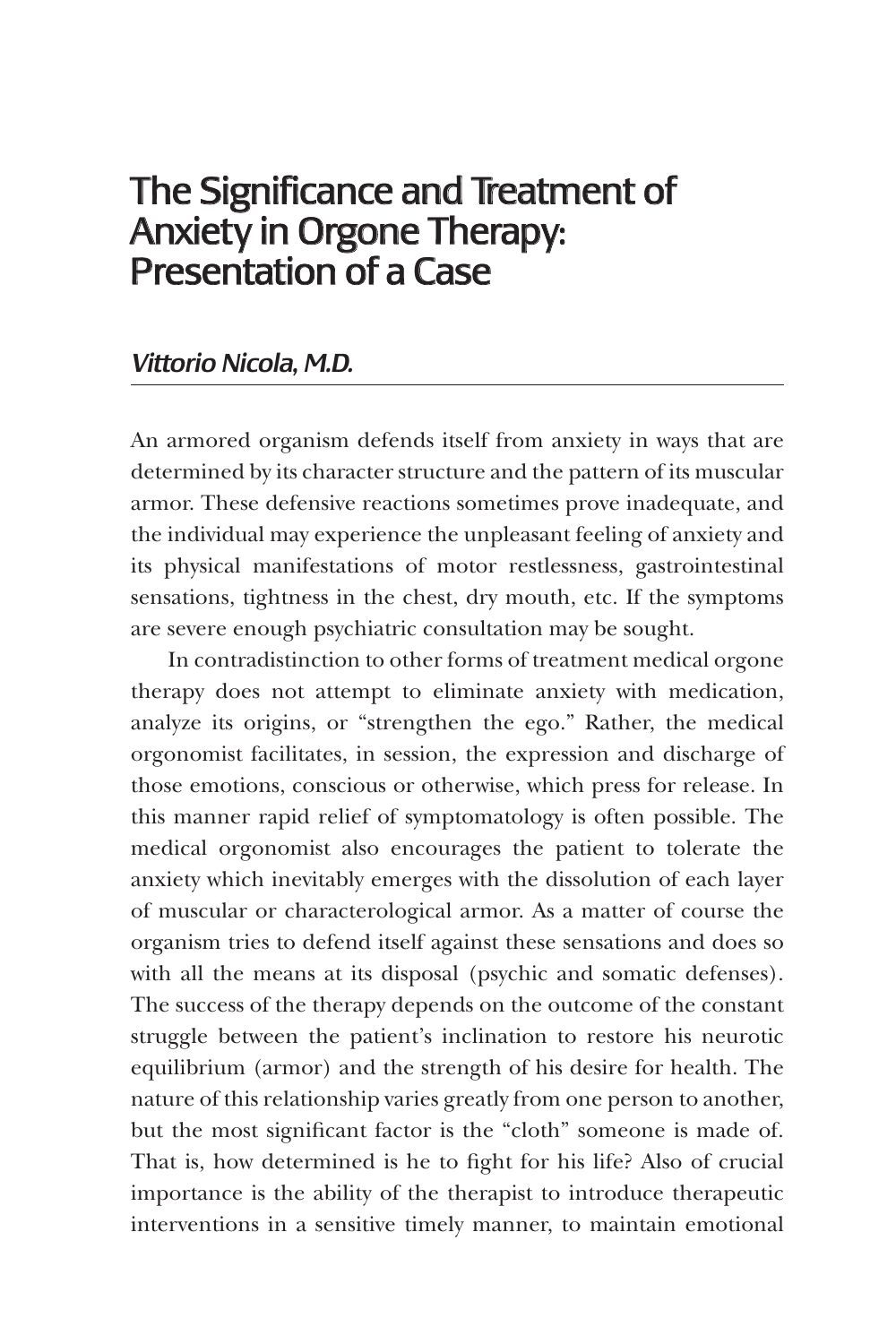contact with the patient, to appreciate how much anxiety the patient is able to tolerate, and to know when somatic or characterological work is required. This is only possible if the therapist comprehends the structure of the patient. This, in turn, requires a correct characterological diagnosis. These import ant aspects of medical orgone therapy are illustrated in the following case presentation.

#### Case Presentation

M, a 30-year-old single Catholic resident in obstetrics and gynecology presented for therapy with a chief complaint of severe bulimia or daily episodes of binge-eating followed by provoked vomiting. She also consumed alcohol and tranquilizers (benzodiazepines) in large quantities and was taking a tricyclic antidepressant to combat her feelings of desperation and hopelessness. Her emotional state caused extreme limitations in her professional and social life.

The bulimia began when M was 16 years old. Feeling that she was obese, she then weighed 121 pounds and was 5'4" tall, she began a weight loss diet. The discovery that she was able to vomit when she had barely eaten gave her a gratifying feeling of having control over her weight. In a short time, the situation was out of control as the bulimic behavior gained the upper hand in her life. At the age of twenty, timid and uncomfortable in the presence of others, she began using alcohol and tranquilizers as a "strategy" to deal with anxiety-causing situations such as parties or dates with men. However, as time went on, her capacity to tolerate anxiety decreased still further until she was drinking and taking pills even when faced with the usual tasks of everyday life.

Despite this situation M graduated from medical school and began her residency in obstetrics and gynecology. With the evident worsening of her overall functioning, her productivity during her residency was very low. She barely passed the first-year exams, initially failed the second-year exams, but subsequently passed them with a minimal grade at the end of her third year of residency. Her personal life was always "chaotic" and punctuated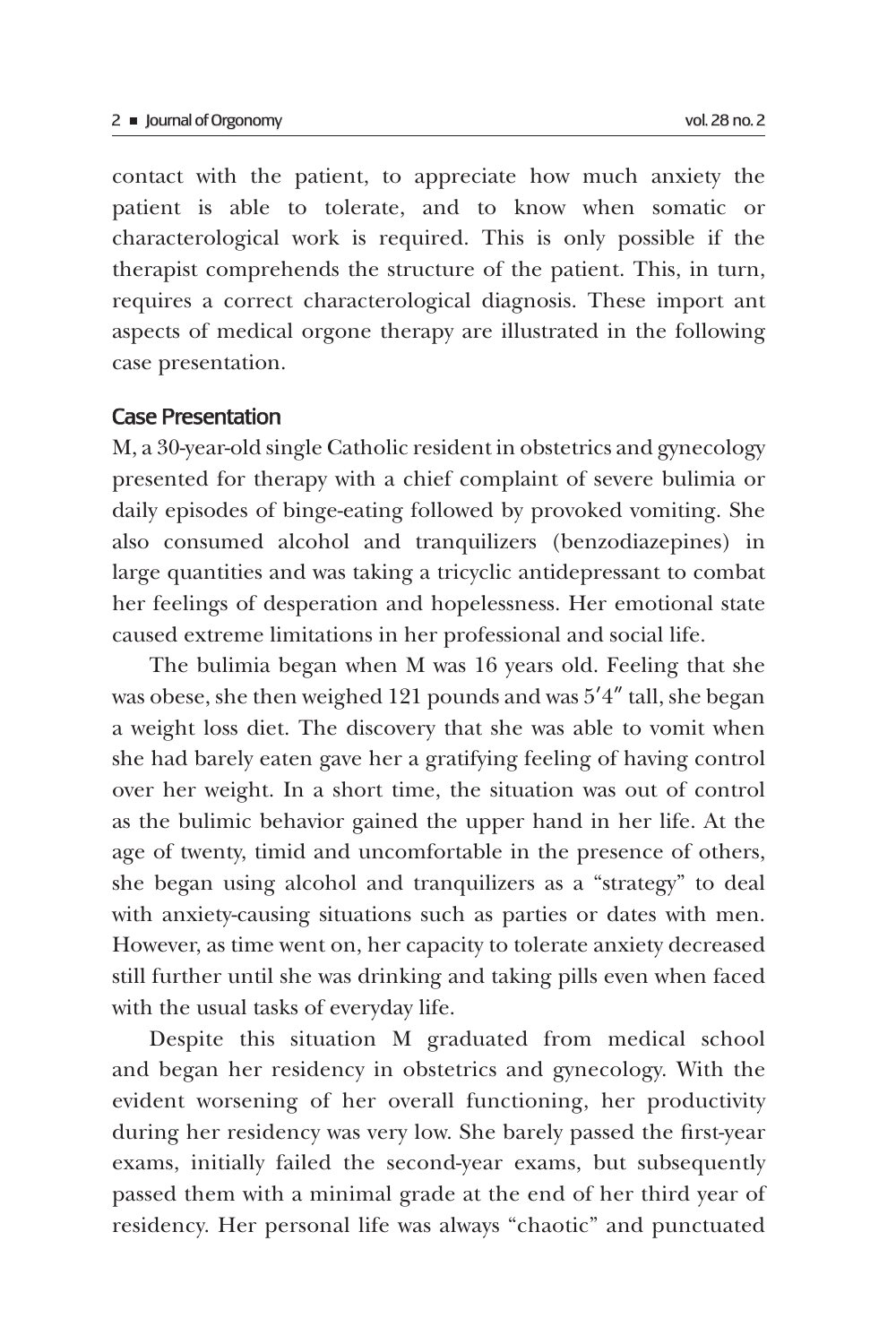by numerous unsatisfying relationships. Medical history, past and present, was non-contributory.

Childhood history revealed parental abandonment with profound emotional deprivation starting a little after M's birth until she was two years of age. Shortly after giving birth to M, her mother's time and attention was focused on helping a psychotic brother as well as her own gravely ill mother, while M's father was consumed with his professional career. M said, "He noticed that I existed when I was three years old." From then on, perhaps to compensate for their absence during the first years of her life, both parents assumed an attitude of overprotectiveness toward M, present to this day. Her father, however, was only able to express tenderness and understanding when M appeared infantile, was unable to take responsibility for herself, or when she was ill. He also tried to sabotage her attempts at independence by undermining her confidence as a person and as a physician with sarcastic comments, or more profoundly sadistic, by responding to her with total emotional detachment.

About one year ago the patient started psychoanalytic psycho therapy which she stopped after four months. A careful discussion with M revealed that the classically trained psychiatrist was triggering intense, emotionally intolerable, aggressive reactions with his attitudes and with his premature psychoanalytic interpretations. She felt increasingly frustrated, and her symptoms remained unchanged.

On initial presentation, M was thin, about  $5'4''$  tall, had long brown hair, and was well groomed. Her big brown eyes looked like those of an abandoned puppy, and with her forehead said, "Someone please take care of me." Evident behind her abandoned puppy expression was a seductive attitude which manifested as a theatrical exhibition of her suffering and self-pity. She talked in a whining voice. Her gait was that of someone who, while not intoxicated, was unsteady on their feet.

Biophysical examination showed light armoring throughout with more serious armoring of the ocular and oral segments. Her eyes had a hazy expression and often appeared absent, blank, or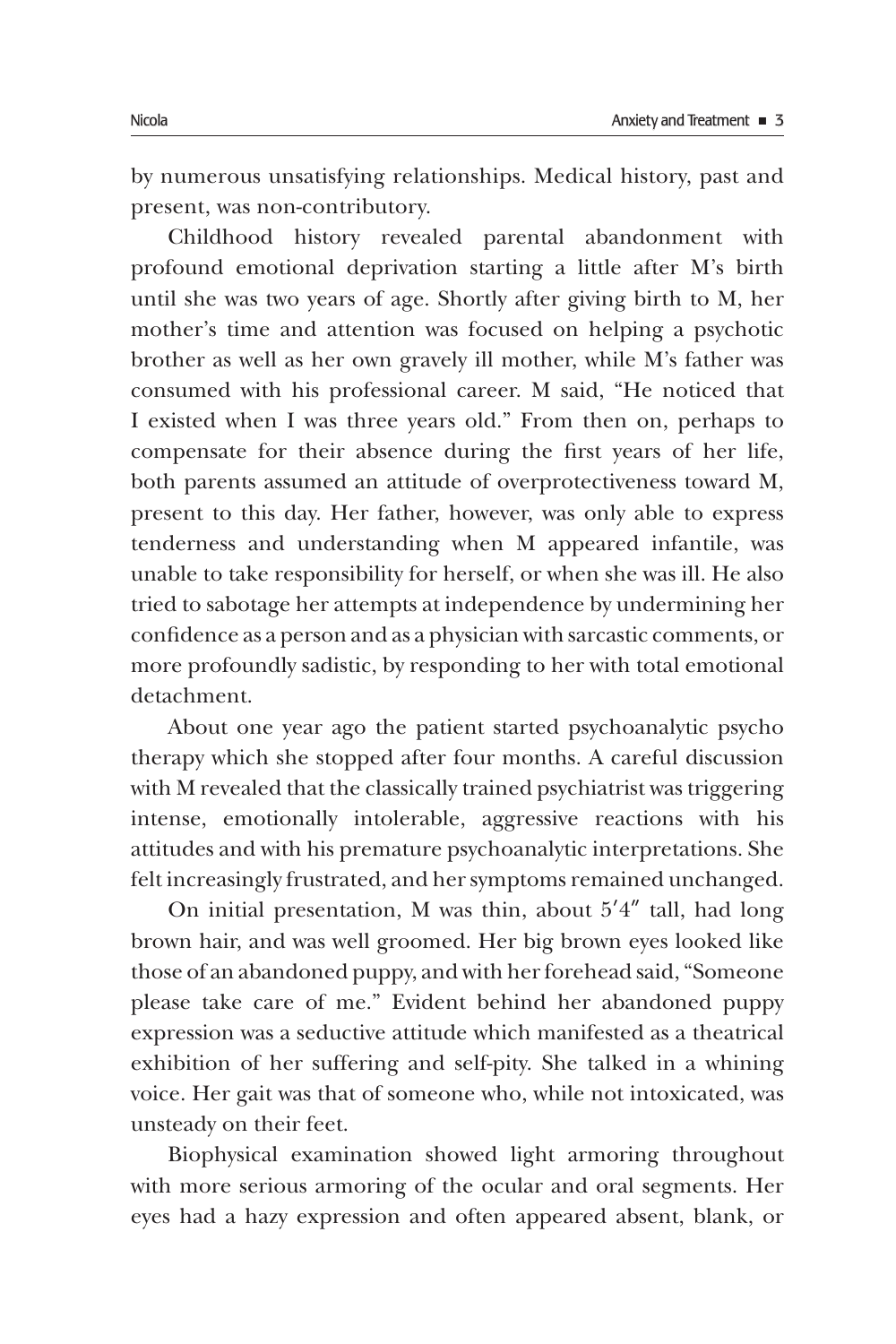"off." The masseter muscles were hypertrophic, the jaw was held, and her tendency was to barely open her mouth when speaking. Her pelvic segment was armored.

Despite her thin body habitus, unusual for this character type, my initial diagnosis was of an oral unsatisfied hysteric. This was supported by the history of the illness, the clinical symptoms, and the character defenses. The diagnosis of ocular repressed character (schizophrenia) was also considered. However, the absence of the central aspect and other features of this character type1 allowed me to exclude this diagnosis.

### Course of Therapy

Initial treatment focused on her character attitudes. Attention was drawn to her acting like an abandoned puppy, her self-pity, the theatrical display of her misery, and her attitude of extreme "goodness". Biophysical work focused on the first (ocular) segment. For several sessions she was asked to track the penlight. The poorlittle-abandoned-puppy expression on her forehead was consistently pointed out to her. Mimicking these defensive attitudes triggered spontaneous laughter with the comment, "Don't make me laugh, Doctor. I am suffering a lot." Occasionally she reacted with frustrated anger. After some time, this reaction changed into intense explosions of genuine rage. Concomitantly, her cooperation was secured in stopping the use of alcohol and medications, and in controlling her bulimia. Only in this way could she learn to tolerate the anxiety that her substance abuse and bulimia were covering up.

Slowly, the patient showed significant changes. At the present time, after about sixty sessions, the abandoned puppy attitude appears only rarely, as does her theatricality. Her eyes are also brighter, her gaze more assertive, and her gait is more self-confident. As for her self-pity, as soon as it is pointed out, she reacts with explosive rage accompanied by an intense urge to bite that she discharges by biting

<sup>1</sup>Reich identifies ocular splitting as the central feature of schizophrenia. This permits acute sensation, but its perception is "split off" and distorted. A soft chest, absence of observable breathing, a rigid throat block, and a diffuse energy field are other features.